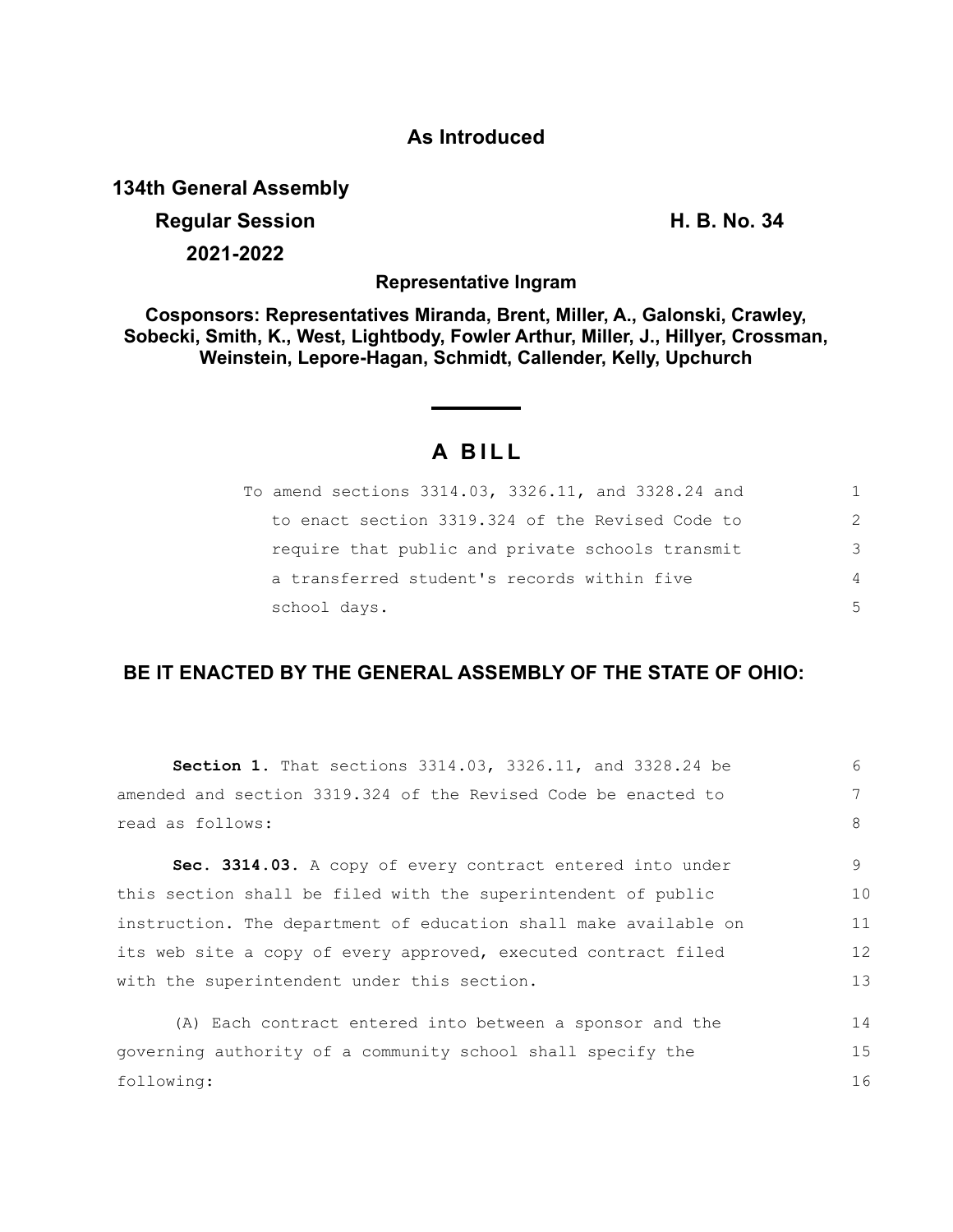(1) That the school shall be established as either of the following: (a) A nonprofit corporation established under Chapter 1702. of the Revised Code, if established prior to April 8, 2003; (b) A public benefit corporation established under Chapter 1702. of the Revised Code, if established after April 8, 2003. (2) The education program of the school, including the school's mission, the characteristics of the students the school is expected to attract, the ages and grades of students, and the focus of the curriculum; (3) The academic goals to be achieved and the method of measurement that will be used to determine progress toward those goals, which shall include the statewide achievement assessments; (4) Performance standards, including but not limited to all applicable report card measures set forth in section 3302.03 or 3314.017 of the Revised Code, by which the success of the school will be evaluated by the sponsor; (5) The admission standards of section 3314.06 of the Revised Code and, if applicable, section 3314.061 of the Revised Code; (6)(a) Dismissal procedures; (b) A requirement that the governing authority adopt an attendance policy that includes a procedure for automatically withdrawing a student from the school if the student without a legitimate excuse fails to participate in seventy-two consecutive hours of the learning opportunities offered to the 17 18 19 20 21 22 23  $24$ 25 26 27 28 29 30 31 32 33 34 35 36 37 38 39 40 41 42 43 44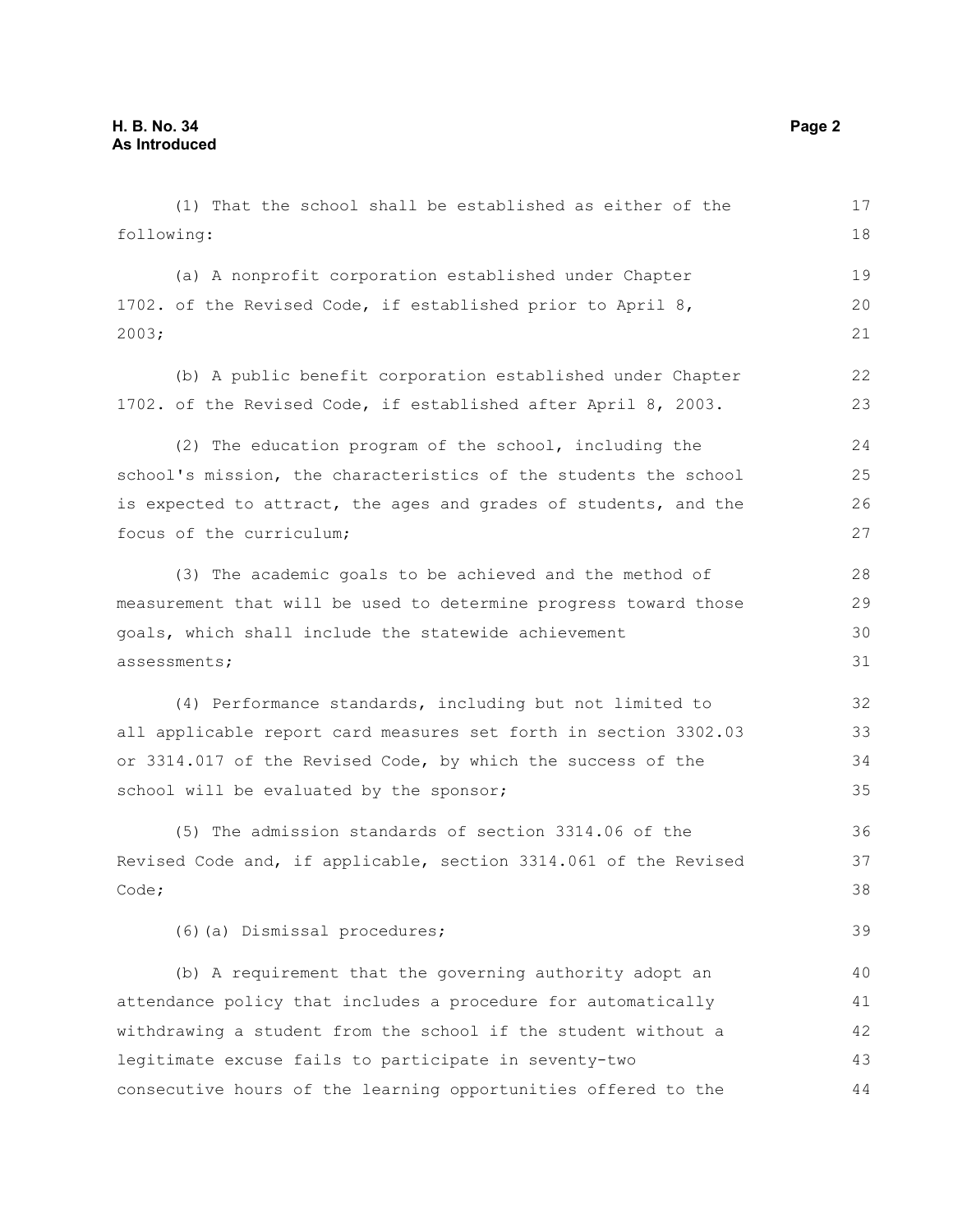requirements:

student. (7) The ways by which the school will achieve racial and ethnic balance reflective of the community it serves; (8) Requirements for financial audits by the auditor of state. The contract shall require financial records of the school to be maintained in the same manner as are financial records of school districts, pursuant to rules of the auditor of state. Audits shall be conducted in accordance with section 117.10 of the Revised Code. (9) An addendum to the contract outlining the facilities to be used that contains at least the following information: (a) A detailed description of each facility used for instructional purposes; (b) The annual costs associated with leasing each facility that are paid by or on behalf of the school; (c) The annual mortgage principal and interest payments that are paid by the school; (d) The name of the lender or landlord, identified as such, and the lender's or landlord's relationship to the operator, if any. (10) Qualifications of teachers, including a requirement that the school's classroom teachers be licensed in accordance with sections 3319.22 to 3319.31 of the Revised Code, except that a community school may engage noncertificated persons to teach up to twelve hours per week pursuant to section 3319.301 of the Revised Code. (11) That the school will comply with the following 45 46 47 48 49 50 51 52 53 54 55 56 57 58 59  $60$ 61 62 63 64 65 66 67 68 69 70 71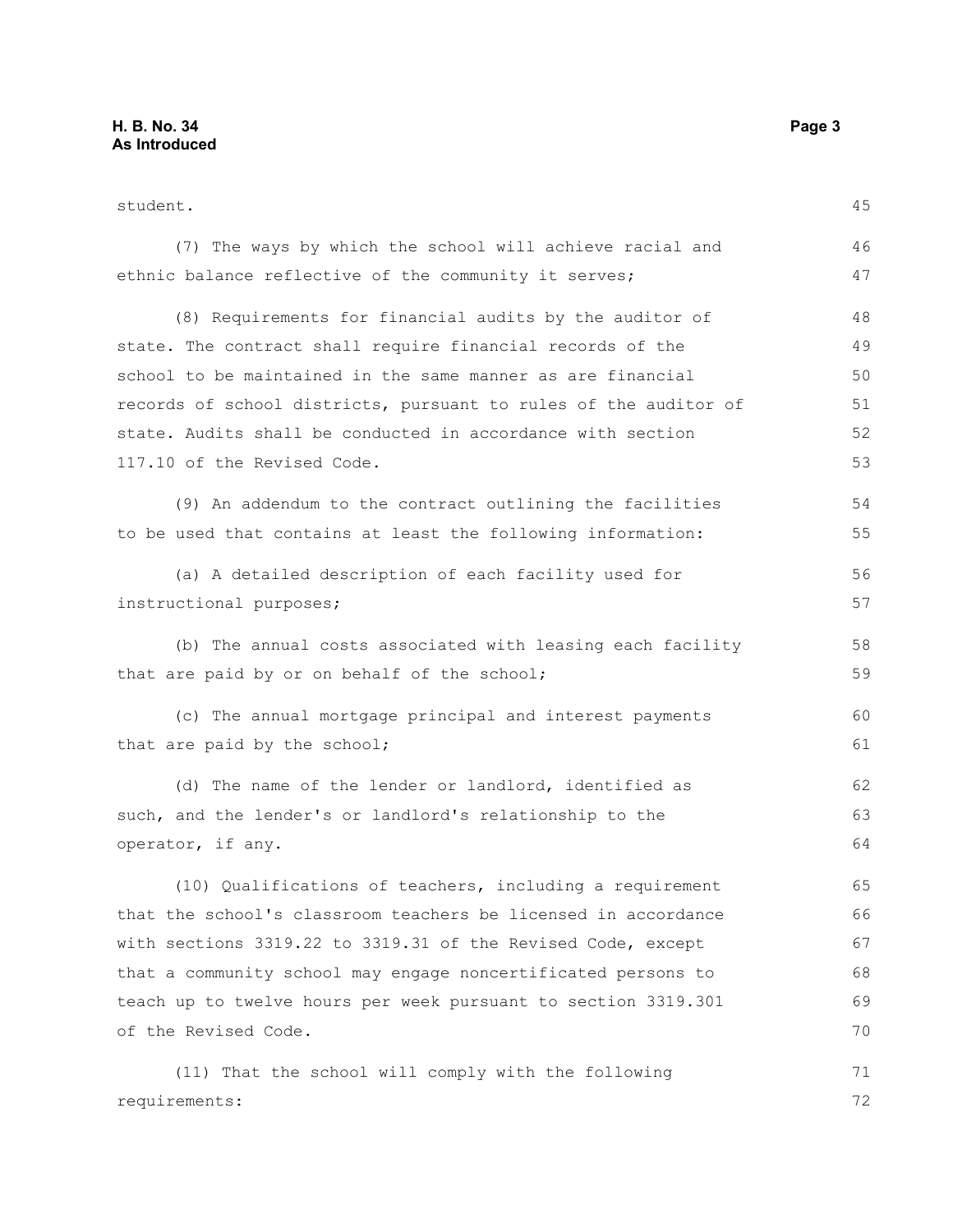(a) The school will provide learning opportunities to a minimum of twenty-five students for a minimum of nine hundred twenty hours per school year. (b) The governing authority will purchase liability insurance, or otherwise provide for the potential liability of the school. (c) The school will be nonsectarian in its programs, admission policies, employment practices, and all other operations, and will not be operated by a sectarian school or religious institution. (d) The school will comply with sections 9.90, 9.91, 109.65, 121.22, 149.43, 2151.357, 2151.421, 2313.19, 3301.0710, 3301.0711, 3301.0712, 3301.0715, 3301.0729, 3301.948, 3313.472, 3313.50, 3313.536, 3313.539, 3313.5310, 3313.608, 3313.609, 3313.6012, 3313.6013, 3313.6014, 3313.6015, 3313.6020, 3313.6024, 3313.643, 3313.648, 3313.6411, 3313.66, 3313.661, 3313.662, 3313.666, 3313.667, 3313.668, 3313.67, 3313.671, 3313.672, 3313.673, 3313.69, 3313.71, 3313.716, 3313.718, 3313.719, 3313.7112, 3313.721, 3313.80, 3313.814, 3313.816, 3313.817, 3313.818, 3313.86, 3313.89, 3313.96, 3319.073, 3319.321, 3319.324, 3319.39, 3319.391, 3319.41, 3319.46, 3320.01, 3320.02, 3320.03, 3321.01, 3321.041, 3321.13, 3321.14, 3321.141, 3321.17, 3321.18, 3321.19, 3321.191, 3327.10, 4111.17, 4113.52, and 5705.391 and Chapters 117., 1347., 2744., 3365., 3742., 4112., 4123., 4141., and 4167. of the Revised Code as if it were a school district and will comply with section 3301.0714 of the Revised Code in the manner specified in section 3314.17 of the Revised Code. 73 74 75 76 77 78 79 80 81 82 83 84 85 86 87 88 89 90 91 92 93 94 95 96 97 98 99 100

(e) The school shall comply with Chapter 102. and section 2921.42 of the Revised Code. 101 102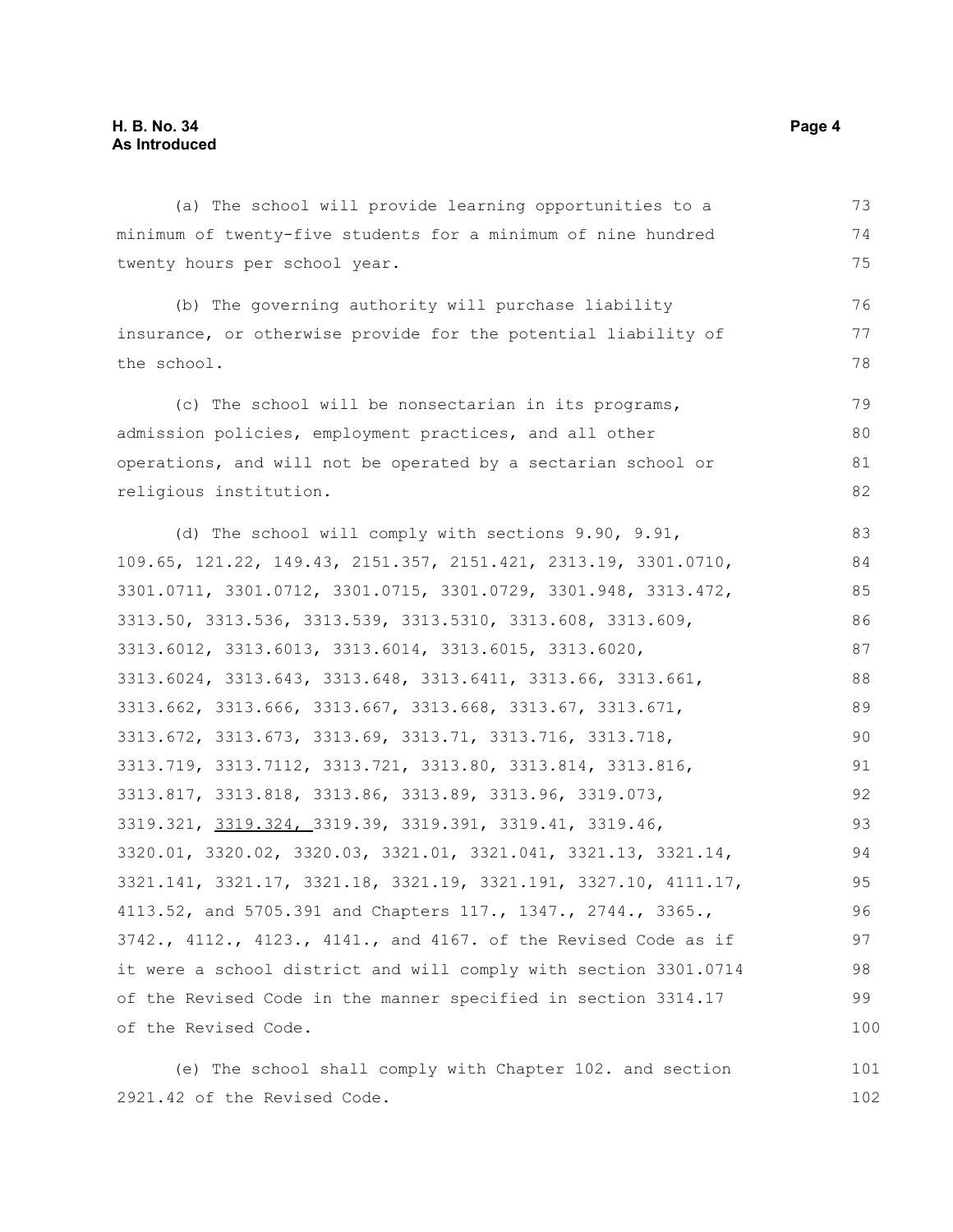#### **H. B. No. 34 Page 5 As Introduced**

(f) The school will comply with sections 3313.61, 3313.611, 3313.614, 3313.617, 3313.618, and 3313.6114 of the Revised Code, except that for students who enter ninth grade for the first time before July  $1$ , 2010, the requirement in sections 3313.61 and 3313.611 of the Revised Code that a person must successfully complete the curriculum in any high school prior to receiving a high school diploma may be met by completing the curriculum adopted by the governing authority of the community school rather than the curriculum specified in Title XXXIII of the Revised Code or any rules of the state board of education. Beginning with students who enter ninth grade for the first time on or after July 1, 2010, the requirement in sections 3313.61 and 3313.611 of the Revised Code that a person must successfully complete the curriculum of a high school prior to receiving a high school diploma shall be met by completing the requirements prescribed in division (C) of section 3313.603 of the Revised Code, unless the person qualifies under division (D) or (F) of that section. Each school shall comply with the plan for awarding high school credit based on demonstration of subject area competency, and beginning with the 2017-2018 school year, with the updated plan that permits students enrolled in seventh and eighth grade to meet curriculum requirements based on subject area competency adopted by the state board of education under divisions (J)(1) and (2) of section  $3313.603$  of the Revised Code. Beginning with the 2018-2019 school year, the school shall comply with the framework for granting units of high school credit to students who demonstrate subject area competency through work-based learning experiences, internships, or cooperative education developed by the department under division (J)(3) of section 3313.603 of the Revised Code. 103 104 105 106 107 108 109 110 111 112 113 114 115 116 117 118 119 120 121 122 123 124 125 126 127 128 129 130 131 132

(g) The school governing authority will submit within four 133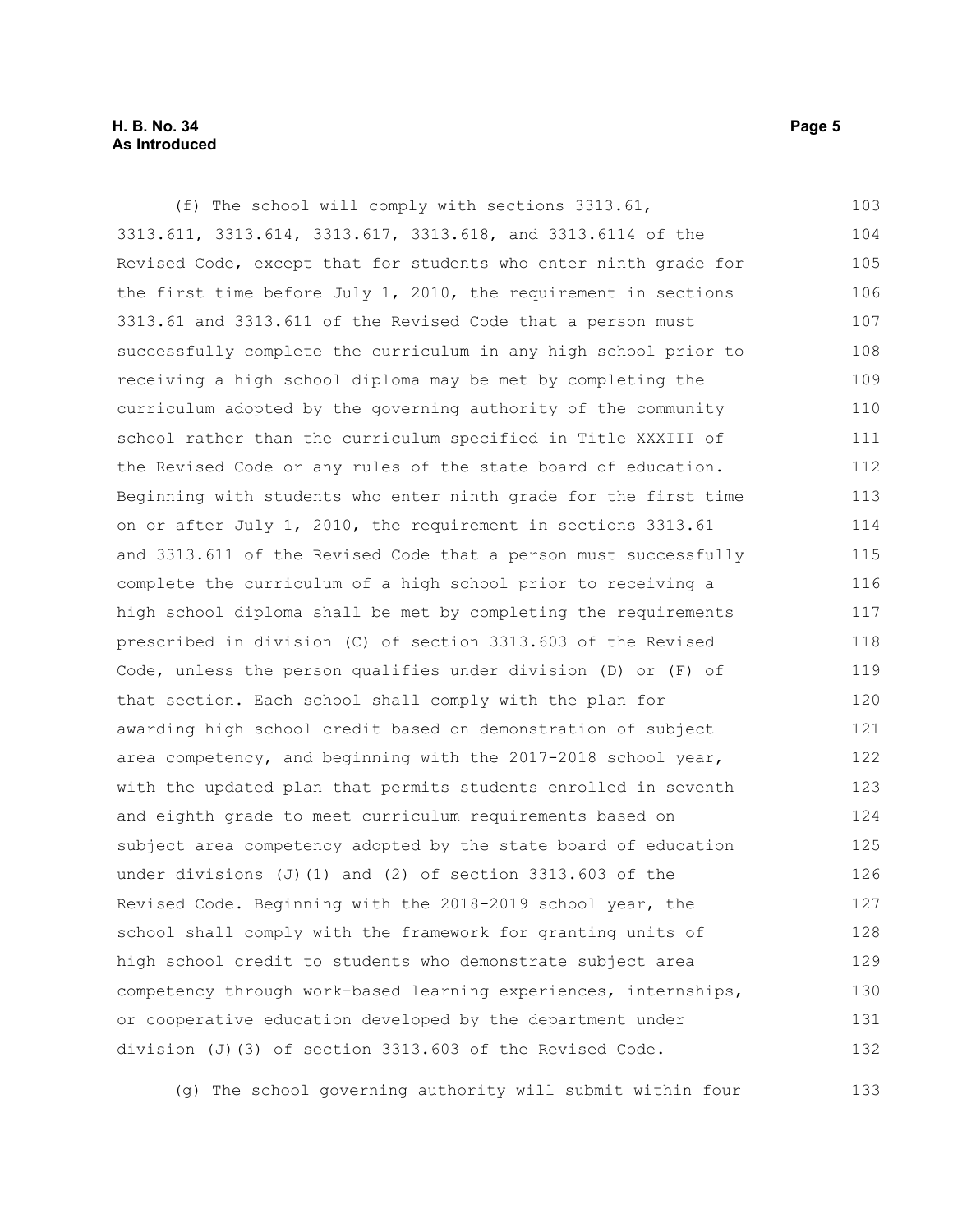#### **H. B. No. 34 Page 6 As Introduced**

months after the end of each school year a report of its activities and progress in meeting the goals and standards of divisions (A)(3) and (4) of this section and its financial status to the sponsor and the parents of all students enrolled in the school. 134 135 136 137 138

(h) The school, unless it is an internet- or computerbased community school, will comply with section 3313.801 of the Revised Code as if it were a school district.

(i) If the school is the recipient of moneys from a grant awarded under the federal race to the top program, Division (A), Title XIV, Sections 14005 and 14006 of the "American Recovery and Reinvestment Act of 2009," Pub. L. No. 111-5, 123 Stat. 115, the school will pay teachers based upon performance in accordance with section 3317.141 and will comply with section 3319.111 of the Revised Code as if it were a school district. 142 143 144 145 146 147 148

(j) If the school operates a preschool program that is licensed by the department of education under sections 3301.52 to 3301.59 of the Revised Code, the school shall comply with sections 3301.50 to 3301.59 of the Revised Code and the minimum standards for preschool programs prescribed in rules adopted by the state board under section 3301.53 of the Revised Code. 149 150 151 152 153 154

(k) The school will comply with sections 3313.6021 and 3313.6023 of the Revised Code as if it were a school district unless it is either of the following: 155 156 157

(i) An internet- or computer-based community school; 158

(ii) A community school in which a majority of the enrolled students are children with disabilities as described in division (A)(4)(b) of section 3314.35 of the Revised Code. 159 160 161

(12) Arrangements for providing health and other benefits 162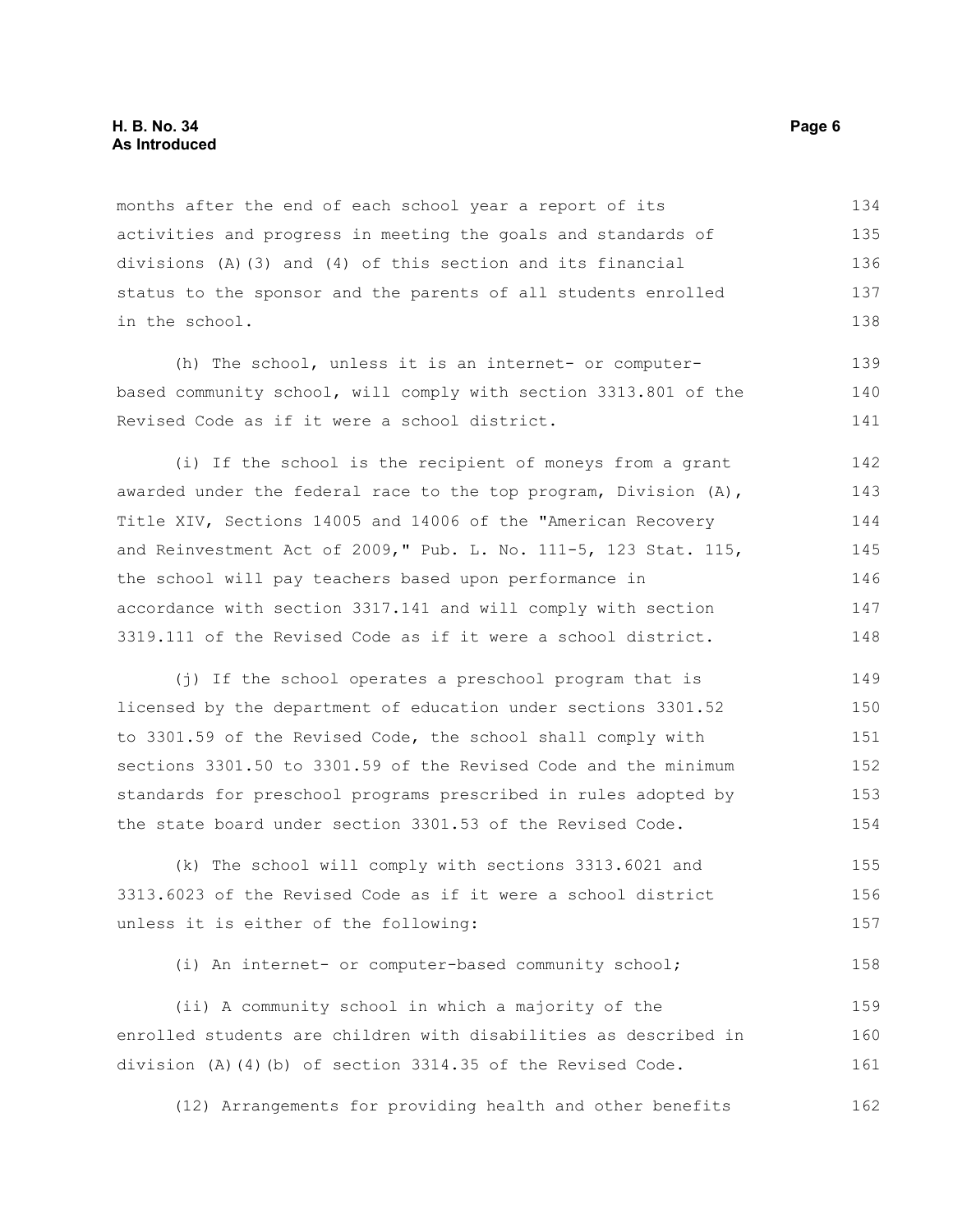to employees; (13) The length of the contract, which shall begin at the beginning of an academic year. No contract shall exceed five years unless such contract has been renewed pursuant to division (E) of this section. (14) The governing authority of the school, which shall be responsible for carrying out the provisions of the contract; (15) A financial plan detailing an estimated school budget for each year of the period of the contract and specifying the total estimated per pupil expenditure amount for each such year. (16) Requirements and procedures regarding the disposition of employees of the school in the event the contract is 163 164 165 166 167 168 169 170 171 172 173 174

### terminated or not renewed pursuant to section 3314.07 of the Revised Code; 175 176

(17) Whether the school is to be created by converting all or part of an existing public school or educational service center building or is to be a new start-up school, and if it is a converted public school or service center building, specification of any duties or responsibilities of an employer that the board of education or service center governing board that operated the school or building before conversion is delegating to the governing authority of the community school with respect to all or any specified group of employees provided the delegation is not prohibited by a collective bargaining agreement applicable to such employees; 177 178 179 180 181 182 183 184 185 186 187

(18) Provisions establishing procedures for resolving disputes or differences of opinion between the sponsor and the governing authority of the community school; 188 189 190

(19) A provision requiring the governing authority to 191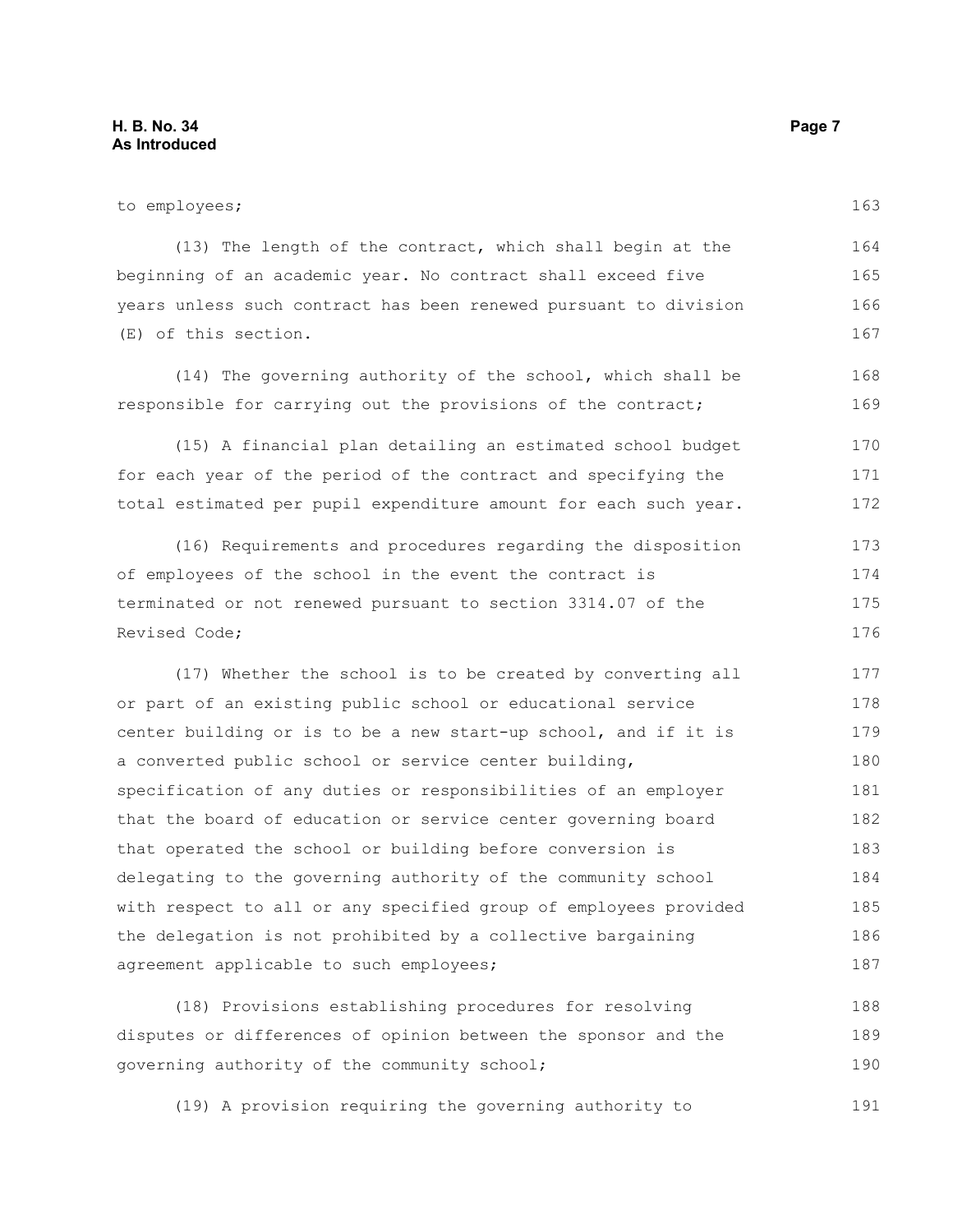| adopt a policy regarding the admission of students who reside    | 192 |
|------------------------------------------------------------------|-----|
| outside the district in which the school is located. That policy | 193 |
| shall comply with the admissions procedures specified in         | 194 |
| sections 3314.06 and 3314.061 of the Revised Code and, at the    | 195 |
| sole discretion of the authority, shall do one of the following: | 196 |
| (a) Prohibit the enrollment of students who reside outside       | 197 |
| the district in which the school is located;                     | 198 |
| (b) Permit the enrollment of students who reside in              | 199 |
| districts adjacent to the district in which the school is        | 200 |
| located;                                                         | 201 |
| (c) Permit the enrollment of students who reside in any          | 202 |
| other district in the state.                                     | 203 |
| (20) A provision recognizing the authority of the                | 204 |
| department of education to take over the sponsorship of the      | 205 |
| school in accordance with the provisions of division (C) of      | 206 |
| section 3314.015 of the Revised Code;                            | 207 |
| (21) A provision recognizing the sponsor's authority to          | 208 |
| assume the operation of a school under the conditions specified  | 209 |
| in division (B) of section 3314.073 of the Revised Code;         | 210 |
| (22) A provision recognizing both of the following:              | 211 |
| (a) The authority of public health and safety officials to       | 212 |
| inspect the facilities of the school and to order the facilities | 213 |
| closed if those officials find that the facilities are not in    | 214 |
| compliance with health and safety laws and regulations;          | 215 |
| (b) The authority of the department of education as the          | 216 |
| community school oversight body to suspend the operation of the  | 217 |
| school under section 3314.072 of the Revised Code if the         | 218 |
| department has evidence of conditions or violations of law at    | 219 |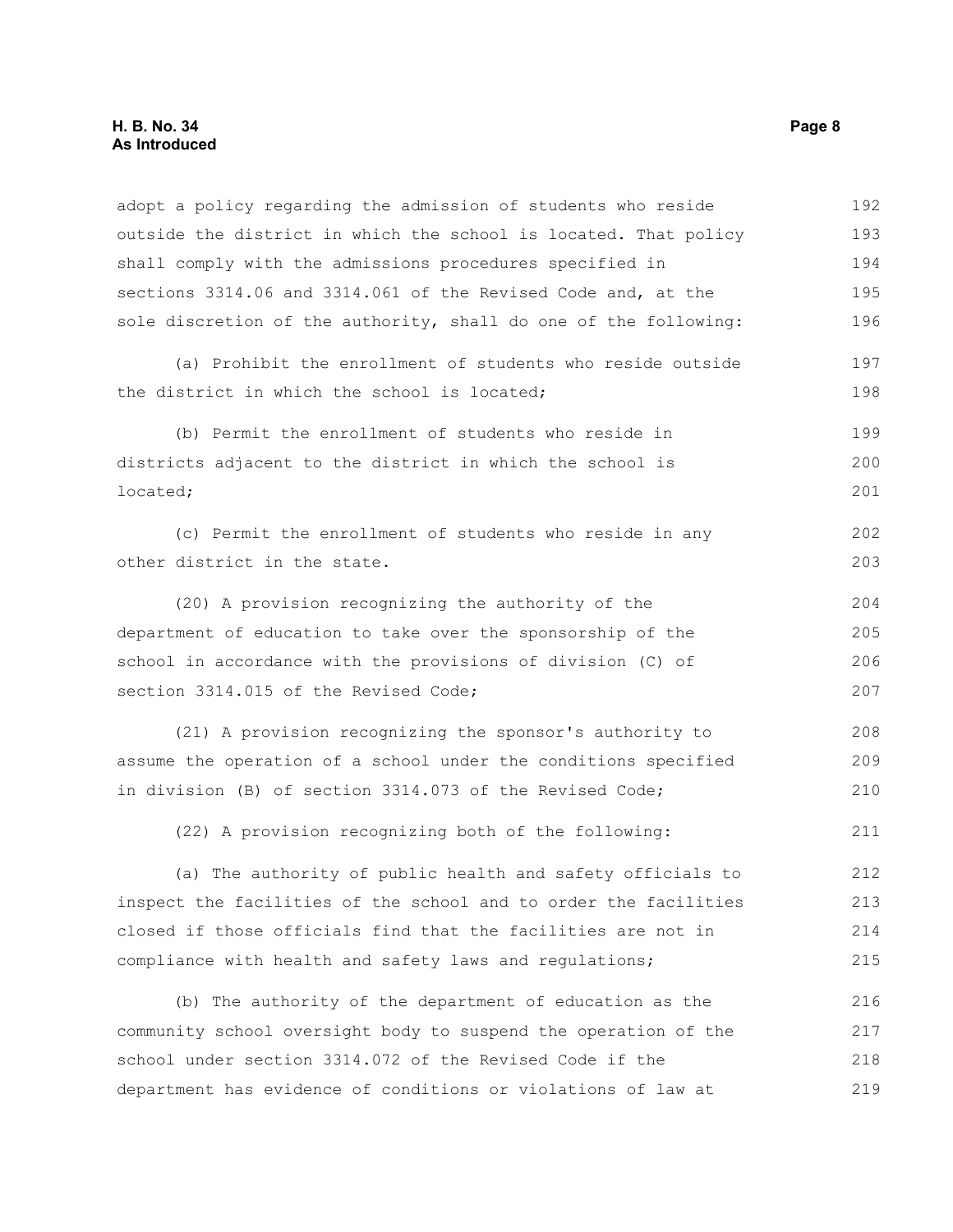the school that pose an imminent danger to the health and safety of the school's students and employees and the sponsor refuses to take such action. 220 221 222

(23) A description of the learning opportunities that will be offered to students including both classroom-based and nonclassroom-based learning opportunities that is in compliance with criteria for student participation established by the department under division (H)(2) of section 3314.08 of the Revised Code; 223 224 225 226 227 228

(24) The school will comply with sections 3302.04 and 3302.041 of the Revised Code, except that any action required to be taken by a school district pursuant to those sections shall be taken by the sponsor of the school. However, the sponsor shall not be required to take any action described in division (F) of section 3302.04 of the Revised Code. 229 230 231 232 233 234

(25) Beginning in the 2006-2007 school year, the school will open for operation not later than the thirtieth day of September each school year, unless the mission of the school as specified under division (A)(2) of this section is solely to serve dropouts. In its initial year of operation, if the school fails to open by the thirtieth day of September, or within one year after the adoption of the contract pursuant to division (D) of section 3314.02 of the Revised Code if the mission of the school is solely to serve dropouts, the contract shall be void. 235 236 237 238 239 240 241 242 243

(26) Whether the school's governing authority is planning to seek designation for the school as a STEM school equivalent under section 3326.032 of the Revised Code; 244 245 246

(27) That the school's attendance and participation policies will be available for public inspection; 247 248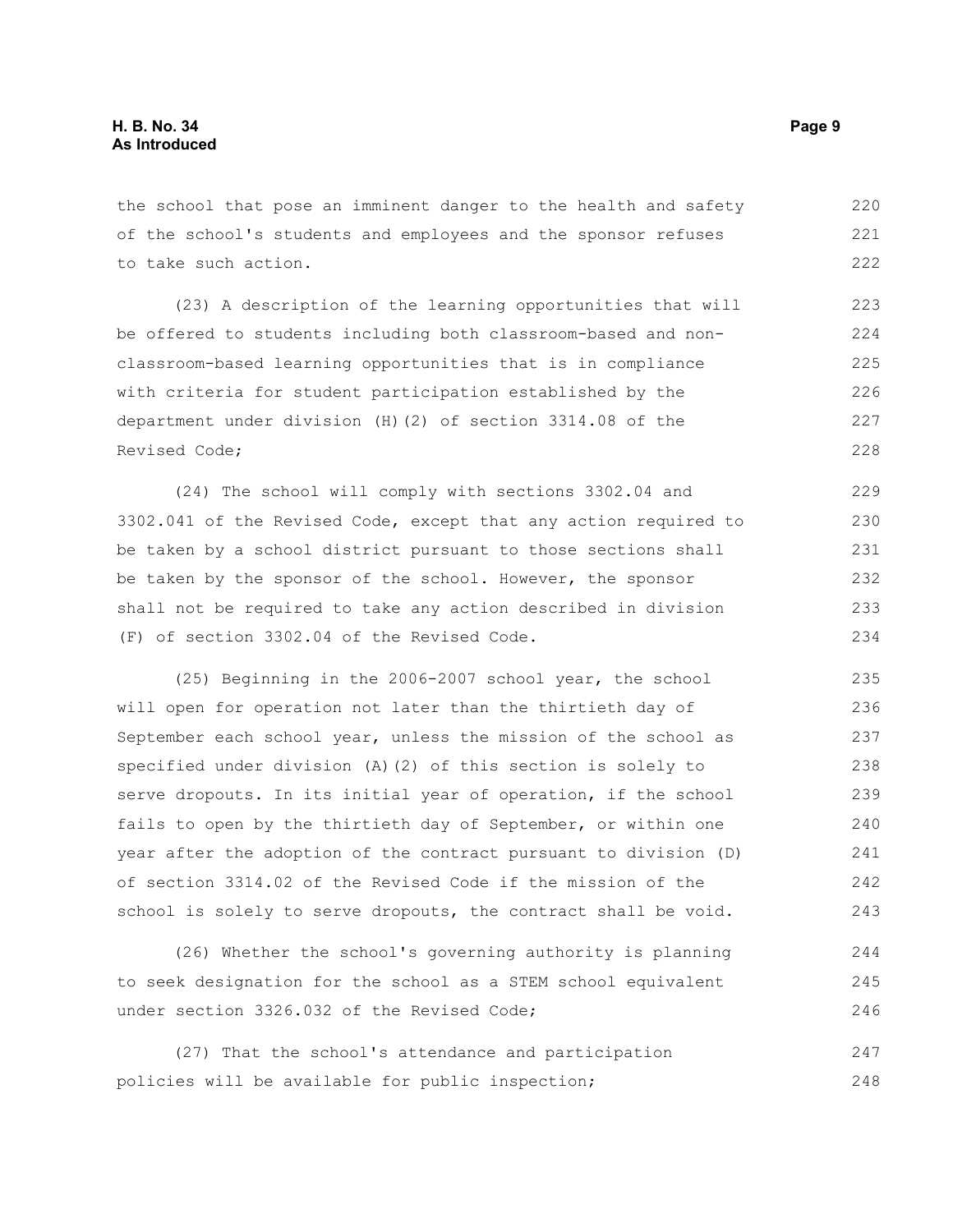(28) That the school's attendance and participation records shall be made available to the department of education, auditor of state, and school's sponsor to the extent permitted under and in accordance with the "Family Educational Rights and Privacy Act of 1974," 88 Stat. 571, 20 U.S.C. 1232g, as amended, and any regulations promulgated under that act, and section 3319.321 of the Revised Code; (29) If a school operates using the blended learning model, as defined in section 3301.079 of the Revised Code, all of the following information: (a) An indication of what blended learning model or models will be used; (b) A description of how student instructional needs will be determined and documented; (c) The method to be used for determining competency, granting credit, and promoting students to a higher grade level; (d) The school's attendance requirements, including how the school will document participation in learning opportunities; (e) A statement describing how student progress will be monitored; (f) A statement describing how private student data will be protected; (g) A description of the professional development activities that will be offered to teachers. 250 251 252 253 254 255 256 257 258 259 260 261 262 263 264 265 266 267 268 269 270 271 272 273

(30) A provision requiring that all moneys the school's operator loans to the school, including facilities loans or cash flow assistance, must be accounted for, documented, and bear 274 275 276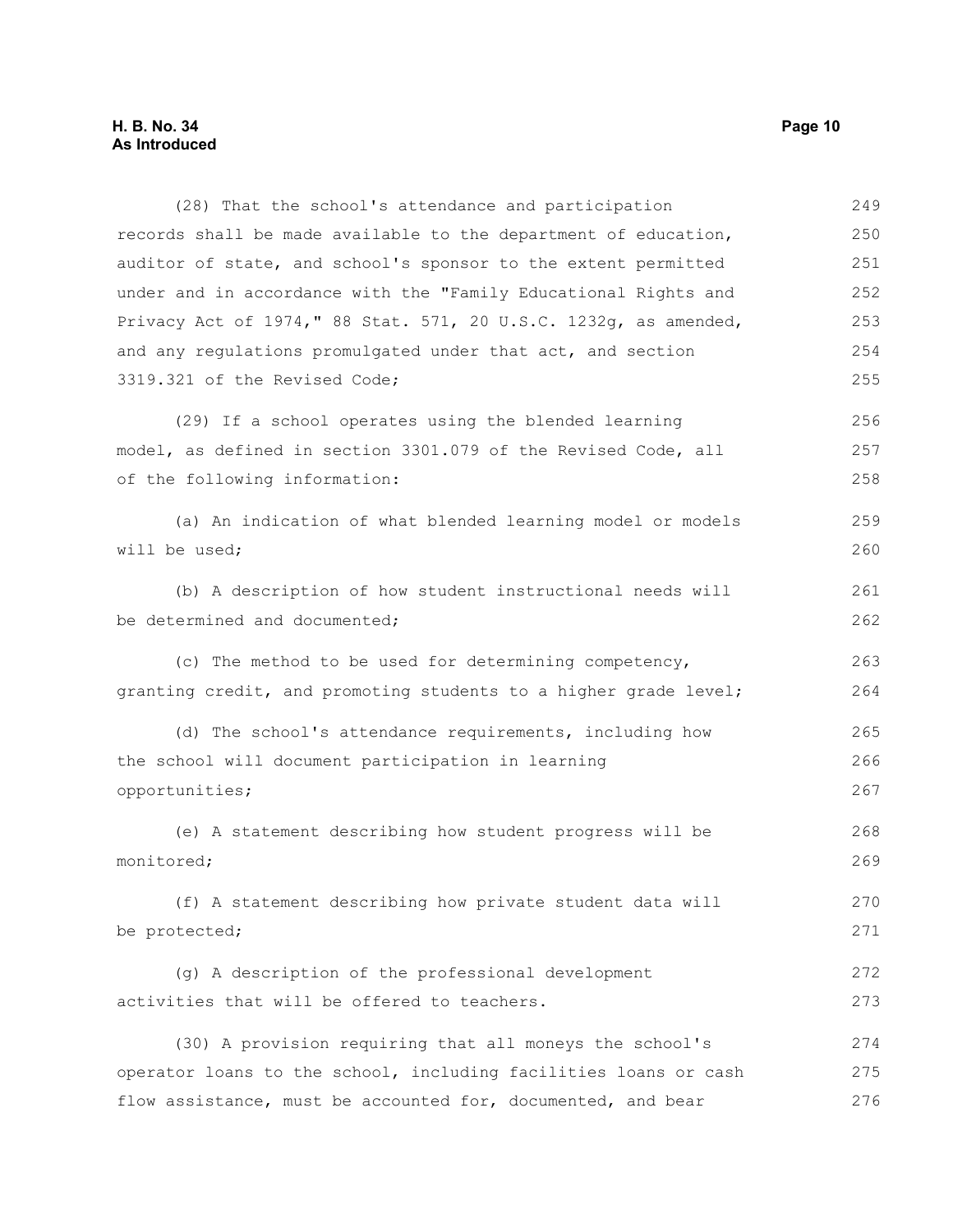interest at a fair market rate;

(31) A provision requiring that, if the governing authority contracts with an attorney, accountant, or entity specializing in audits, the attorney, accountant, or entity shall be independent from the operator with which the school has contracted. 278 279 280 281 282

(32) A provision requiring the governing authority to adopt an enrollment and attendance policy that requires a student's parent to notify the community school in which the student is enrolled when there is a change in the location of the parent's or student's primary residence. 283 284 285 286 287

(33) A provision requiring the governing authority to adopt a student residence and address verification policy for students enrolling in or attending the school.

(B) The community school shall also submit to the sponsor a comprehensive plan for the school. The plan shall specify the following:

(1) The process by which the governing authority of the school will be selected in the future; 294 295

(2) The management and administration of the school; 296

(3) If the community school is a currently existing public school or educational service center building, alternative arrangements for current public school students who choose not to attend the converted school and for teachers who choose not to teach in the school or building after conversion; 297 298 299 300 301

(4) The instructional program and educational philosophy of the school; 302 303

(5) Internal financial controls. 304

277

288 289 290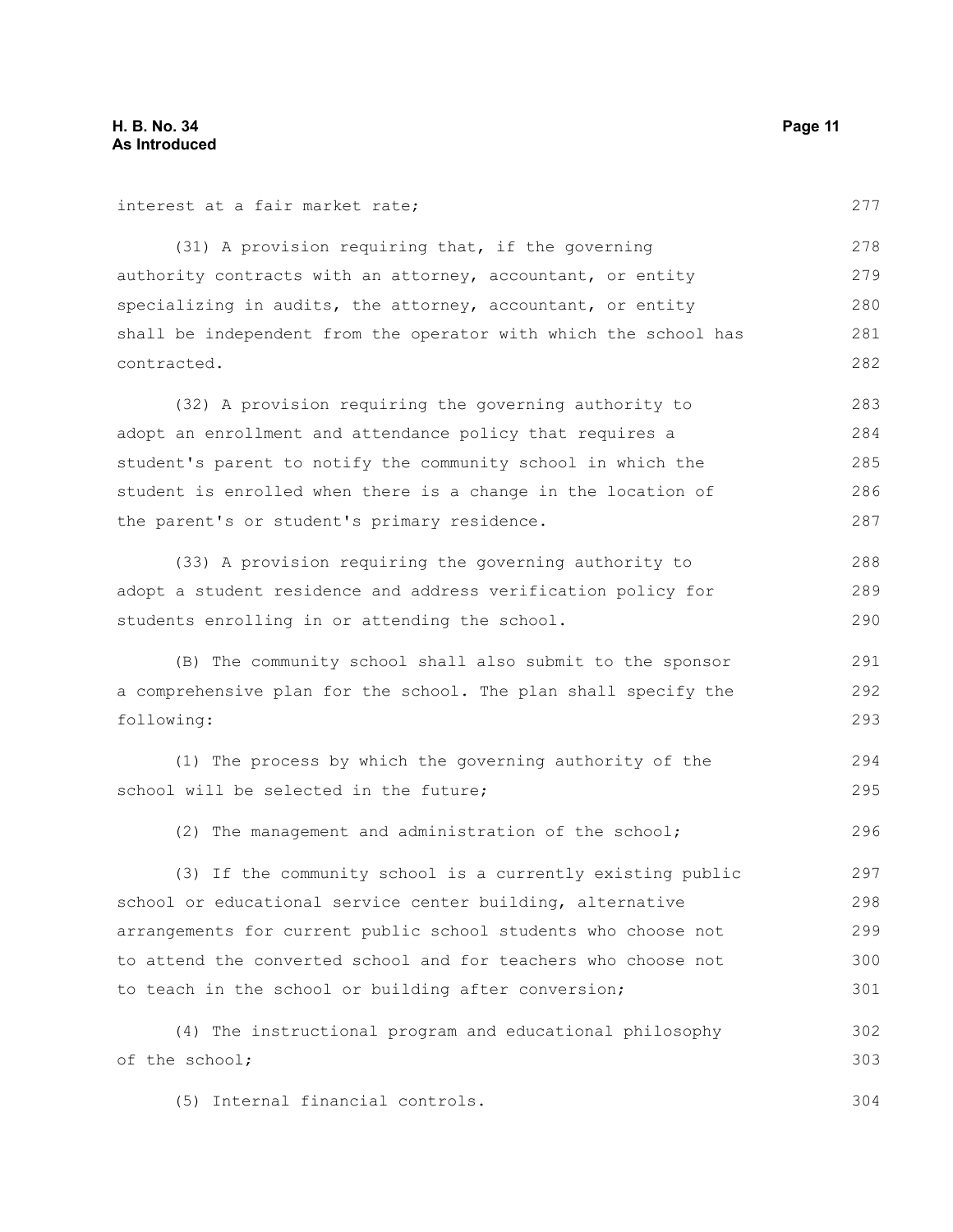When submitting the plan under this division, the school shall also submit copies of all policies and procedures regarding internal financial controls adopted by the governing authority of the school. 305 306 307 308

(C) A contract entered into under section 3314.02 of the Revised Code between a sponsor and the governing authority of a community school may provide for the community school governing authority to make payments to the sponsor, which is hereby authorized to receive such payments as set forth in the contract between the governing authority and the sponsor. The total amount of such payments for monitoring, oversight, and technical assistance of the school shall not exceed three per cent of the total amount of payments for operating expenses that the school receives from the state.

(D) The contract shall specify the duties of the sponsor which shall be in accordance with the written agreement entered into with the department of education under division (B) of section 3314.015 of the Revised Code and shall include the following:

(1) Monitor the community school's compliance with all laws applicable to the school and with the terms of the contract; 324 325 326

(2) Monitor and evaluate the academic and fiscal performance and the organization and operation of the community school on at least an annual basis; 327 328 329

(3) Report on an annual basis the results of the evaluation conducted under division (D)(2) of this section to the department of education and to the parents of students enrolled in the community school; 330 331 332 333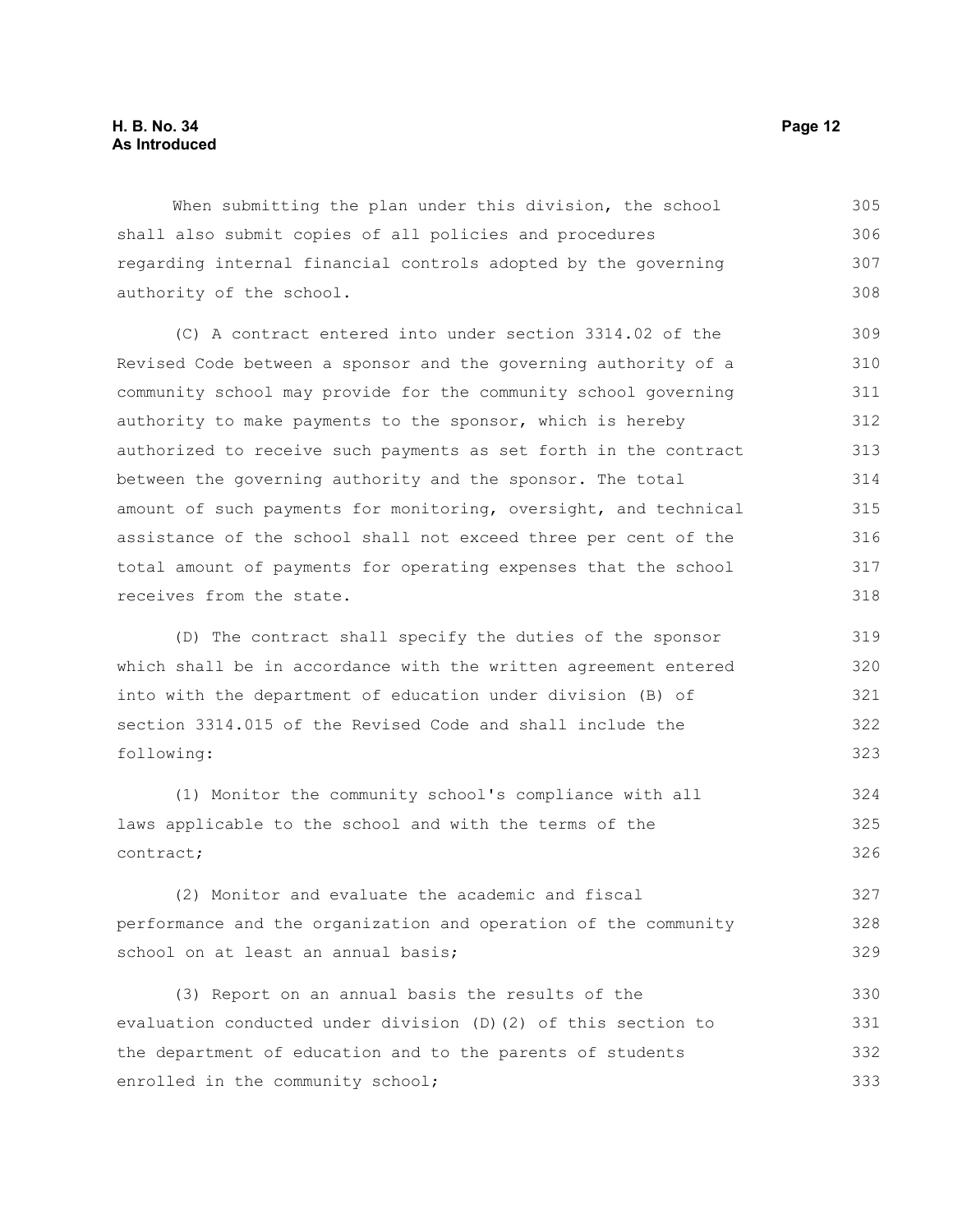(4) Provide technical assistance to the community school in complying with laws applicable to the school and terms of the contract; 334 335 336

(5) Take steps to intervene in the school's operation to correct problems in the school's overall performance, declare the school to be on probationary status pursuant to section 3314.073 of the Revised Code, suspend the operation of the school pursuant to section 3314.072 of the Revised Code, or terminate the contract of the school pursuant to section 3314.07 of the Revised Code as determined necessary by the sponsor; 337 338 339 340 341 342 343

(6) Have in place a plan of action to be undertaken in the event the community school experiences financial difficulties or closes prior to the end of a school year.

(E) Upon the expiration of a contract entered into under this section, the sponsor of a community school may, with the approval of the governing authority of the school, renew that contract for a period of time determined by the sponsor, but not ending earlier than the end of any school year, if the sponsor finds that the school's compliance with applicable laws and terms of the contract and the school's progress in meeting the academic goals prescribed in the contract have been satisfactory. Any contract that is renewed under this division remains subject to the provisions of sections 3314.07, 3314.072, and 3314.073 of the Revised Code. 347 348 349 350 351 352 353 354 355 356 357

(F) If a community school fails to open for operation within one year after the contract entered into under this section is adopted pursuant to division (D) of section 3314.02 of the Revised Code or permanently closes prior to the expiration of the contract, the contract shall be void and the school shall not enter into a contract with any other sponsor. A 358 359 360 361 362 363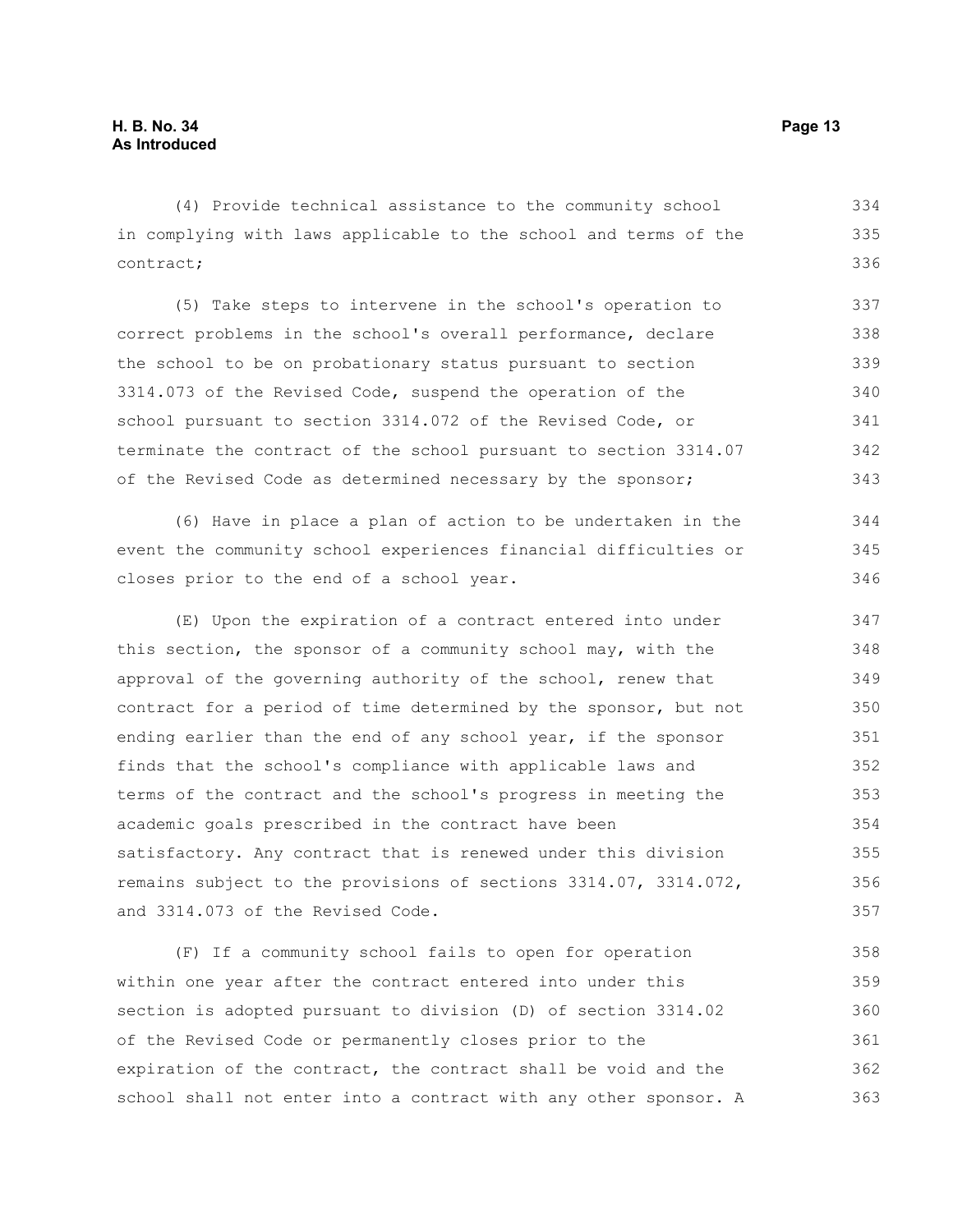school shall not be considered permanently closed because the operations of the school have been suspended pursuant to section 3314.072 of the Revised Code. 364 365 366

 **Sec. 3319.324.** When any school district or chartered nonpublic school receives a request from another district or school to which a student has transferred for that student's school records, the district or school receiving the request shall respond, within five school days after receiving the request, by transmitting to the requesting district or school either the student's school records as authorized under section 3319.321 of the Revised Code or, if the district or school has no record of the student's attendance, a statement of that fact. 367 368 369 370 371 372 373 374 375

The provisions of this section are in addition to, and do not affect the obligations of a school district or school to comply with, the requirements of division (D) of section 3313.642 and section 3313.672 of the Revised Code. 376 377 378 379

**Sec. 3326.11.** Each science, technology, engineering, and mathematics school established under this chapter and its governing body shall comply with sections 9.90, 9.91, 109.65, 121.22, 149.43, 2151.357, 2151.421, 2313.19, 2921.42, 2921.43, 3301.0714, 3301.0715, 3301.0729, 3301.948, 3313.14, 3313.15, 3313.16, 3313.18, 3313.201, 3313.26, 3313.472, 3313.48, 3313.481, 3313.482, 3313.50, 3313.536, 3313.539, 3313.5310, 3313.608, 3313.6012, 3313.6013, 3313.6014, 3313.6015, 3313.6020, 3313.6021, 3313.6024, 3313.61, 3313.611, 3313.614, 3313.615, 3313.617, 3313.618, 3313.6114, 3313.643, 3313.648, 3313.6411, 3313.66, 3313.661, 3313.662, 3313.666, 3313.667, 3313.668, 3313.67, 3313.671, 3313.672, 3313.673, 3313.69, 3313.71, 3313.716, 3313.718, 3313.719, 3313.7112, 3313.721, 3313.80, 3313.801, 3313.814, 3313.816, 3313.817, 3313.818, 3313.86, 380 381 382 383 384 385 386 387 388 389 390 391 392 393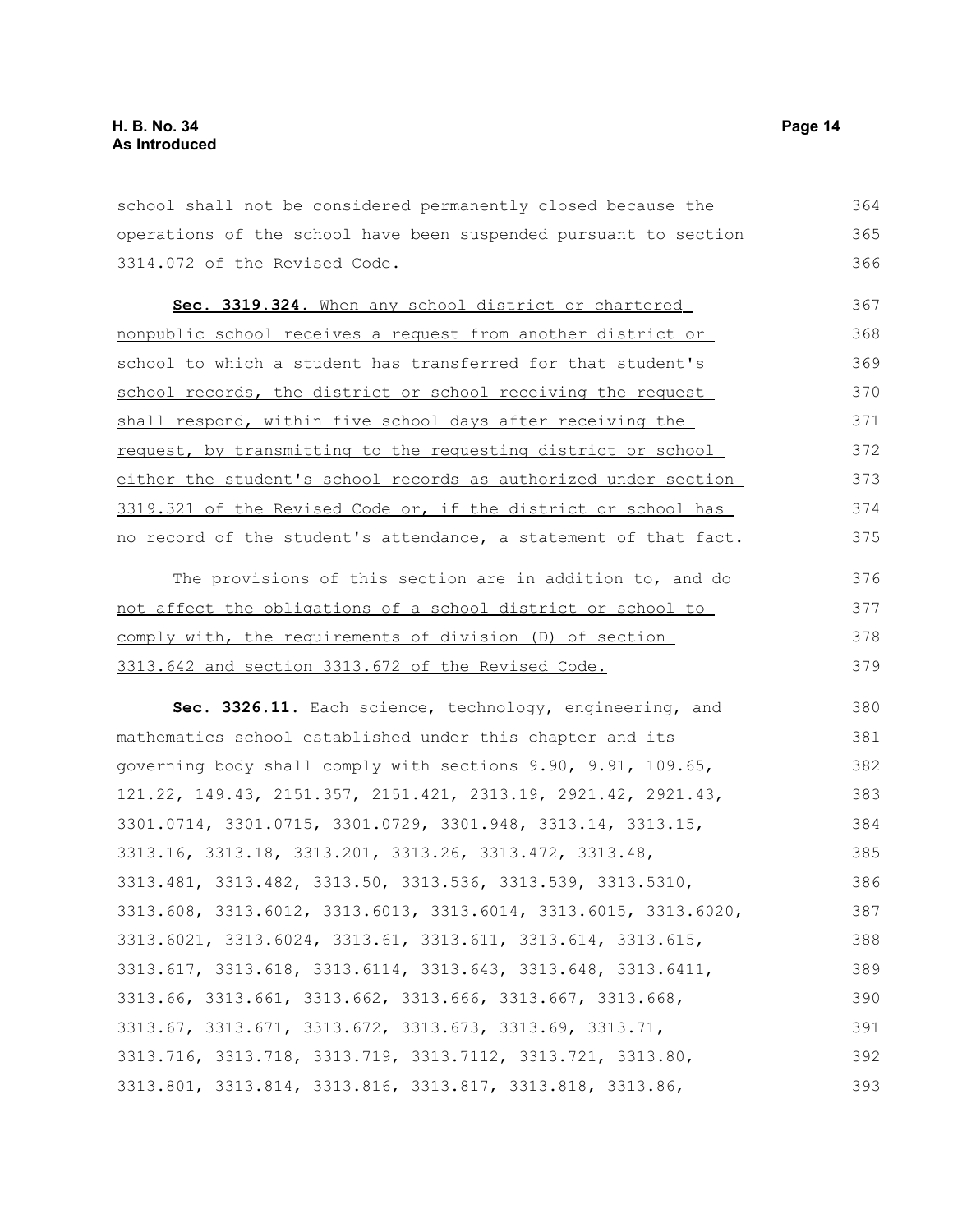3313.89, 3313.96, 3319.073, 3319.21, 3319.32, 3319.321, 3319.324, 3319.35, 3319.39, 3319.391, 3319.41, 3319.45, 3319.46, 3320.01, 3320.02, 3320.03, 3321.01, 3321.041, 3321.05, 3321.13, 3321.14, 3321.141, 3321.17, 3321.18, 3321.19, 3321.191, 3327.10, 4111.17, 4113.52, and 5705.391 and Chapters 102., 117., 1347., 2744., 3307., 3309., 3365., 3742., 4112., 4123., 4141., and 4167. of the Revised Code as if it were a school district. 394 395 396 397 398 399 400

**Sec. 3328.24.** A college-preparatory boarding school established under this chapter and its board of trustees shall comply with sections 102.02, 3301.0710, 3301.0711, 3301.0712, 3301.0714, 3301.0729, 3301.948, 3313.536, 3313.6013, 3313.6021, 3313.6024, 3313.617, 3313.618, 3313.6114, 3313.6411, 3313.668, 3313.7112, 3313.721, 3313.89, 3319.324, 3319.39, 3319.391, 3319.46, 3320.01, 3320.02, and 3320.03 and Chapter 3365. of the Revised Code as if the school were a school district and the school's board of trustees were a district board of education. 401 402 403 404 405 406 407 408 409

**Section 2.** That existing sections 3314.03, 3326.11, and 3328.24 of the Revised Code are hereby repealed. 410 411

**Section 3.** The General Assembly, applying the principle stated in division (B) of section 1.52 of the Revised Code that amendments are to be harmonized if reasonably capable of simultaneous operation, finds that the following sections, presented in this act as composites of the sections as amended by the acts indicated, are the resulting versions of the sections in effect prior to the effective date of the sections as presented in this act: 412 413 414 415 416 417 418 419

Section 3314.03 of the Revised Code as amended by both H.B. 164 and H.B. 166 of the 133rd General Assembly. 420 421

Section 3326.11 of the Revised Code as amended by both